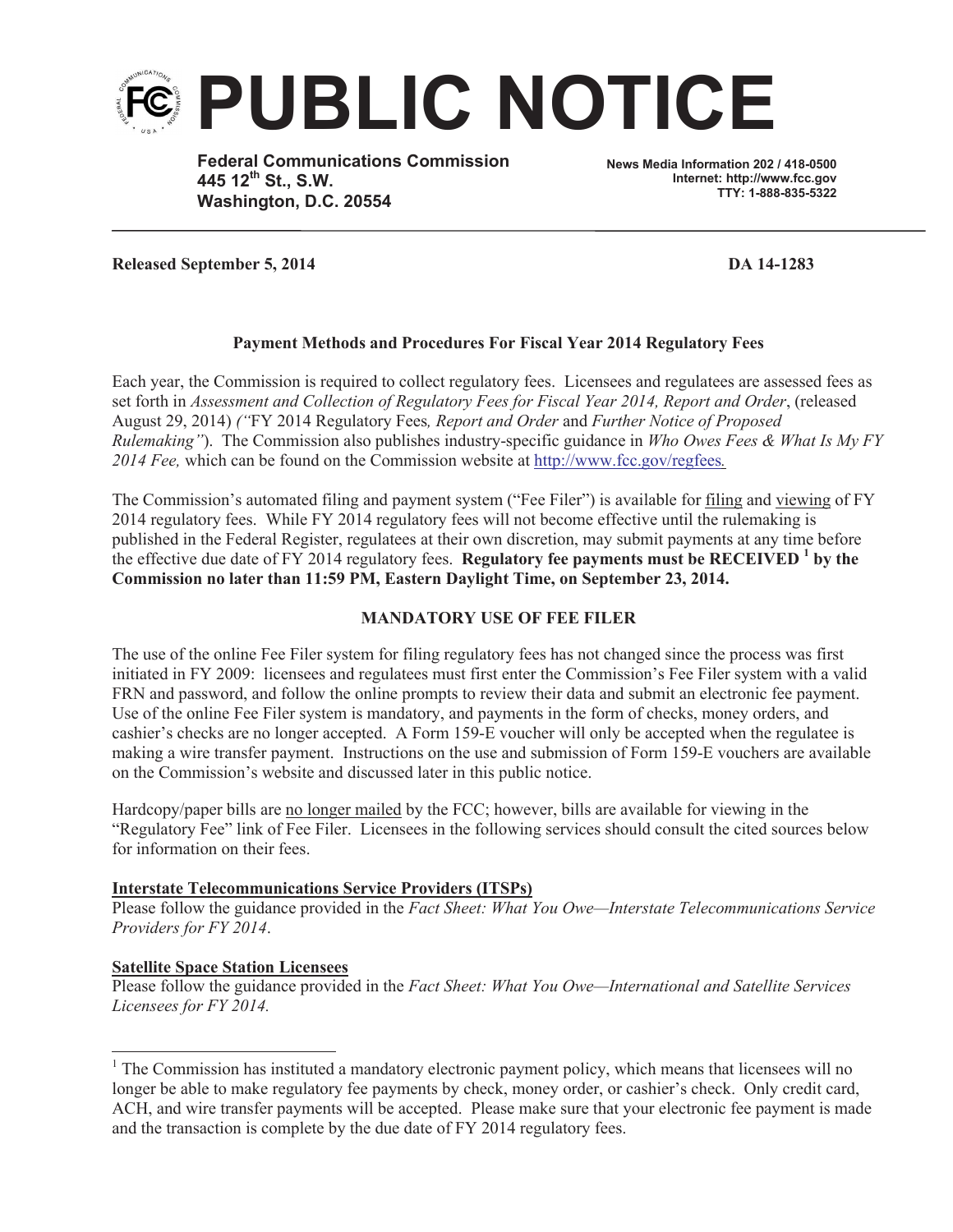# **Earth Station Licensees**

Please follow the guidance provided in the *Fact Sheet: What You Owe—International and Satellite Services Licensees for FY 2014.*

#### **Cable Television Relay Service (CARS) Licensees** Please follow the guidance provided in the *Fact Sheet: What You Owe—Cable Television Systems for FY 2014.*

### **Media Service Licensees (Television, Including Satellite Television Stations, Will be Billed)**

*Fact Sheet: What You Owe—Media Service Licensees for FY 2014.*

### **Commercial Wireless Services**

*Fact Sheet: What You Owe—Commercial Wireless Service Licensees for FY 2014.*

For additional information, filers in these and any other fee category may contact the Financial Operations Help Desk at 877-480-3201, Option 4.

# **FCC REGISTRATION NUMBER (FRN) MUST BE CURRENT IN CORES**

It is very important for licensees and regulatees to have a current and valid FRN address on file in the Commission's Registration System (CORES). To file and pay regulatory fees, fee payors will need to have their FRN passwords available when entering Fee Filer. When entering Fee Filer, using a specific FRN and password linked to a particular regulatory fee bill will help to reduce the reporting time. Fee payors that do not have an FRN should go to www.fcc.gov and click on the link to FCC Registration Number (FRN) Commission Registration System (CORES) to obtain one.

# **LIMITATIONS ON CREDIT CARD TRANSACTIONS**

The U.S Treasury will not process credit card transactions greater than \$49,999.99. Treasury Financial Manual (TFM) No. A-2012-02 (February 2012) directs agencies to limit credit card collections amounts not to exceed \$49,999.99. The revised policy, effective June 30, 2012, lowers the maximum dollar amount for a credit card transaction from \$99,999.99 to \$49,999.99, and eliminates the maximum dollar limit for a debit card transaction.

In addition, the U.S. Treasury will reject multiple credit card transactions from a single credit card in a single day that total more than \$49,999.99. The system will also reject transactions charged to a credit card on that day that exceed the total daily dollar limit of \$49,999.99. The FCC policy will conform to the U.S. Treasury policy. Fee payors needing to remit amounts of \$50,000.00 or greater must use alternative methods of payment: debit card, ACH or FedWire. The FCC will post warnings on FCC websites to remind licensees of the U.S. Treasury policy. Additional information can be found at http://www.fcc.gov/regfees.

Regulatory fee payments that exceed the U.S. Treasury limit and are rejected by Treasury, causing a payment not to meet the required payment deadline, will be subject to interest, fees, and a 25% late payment penalty.

# **ELECTRONIC FILING AND PAYMENT PROCEDURES (FOR ALL ENTITIES)**

All fee payors must enter the FCC's Fee Filer system to begin the process of filing FY 2014 regulatory fees. The Fee Filer web application is located at: www.fcc.gov/feefiler. After logging in with an FRN and password, the Regulatory Fees option should be selected to display billed and non-billed regulatory fees. It is the responsibility of each fee payor to determine its regulatory fee obligation.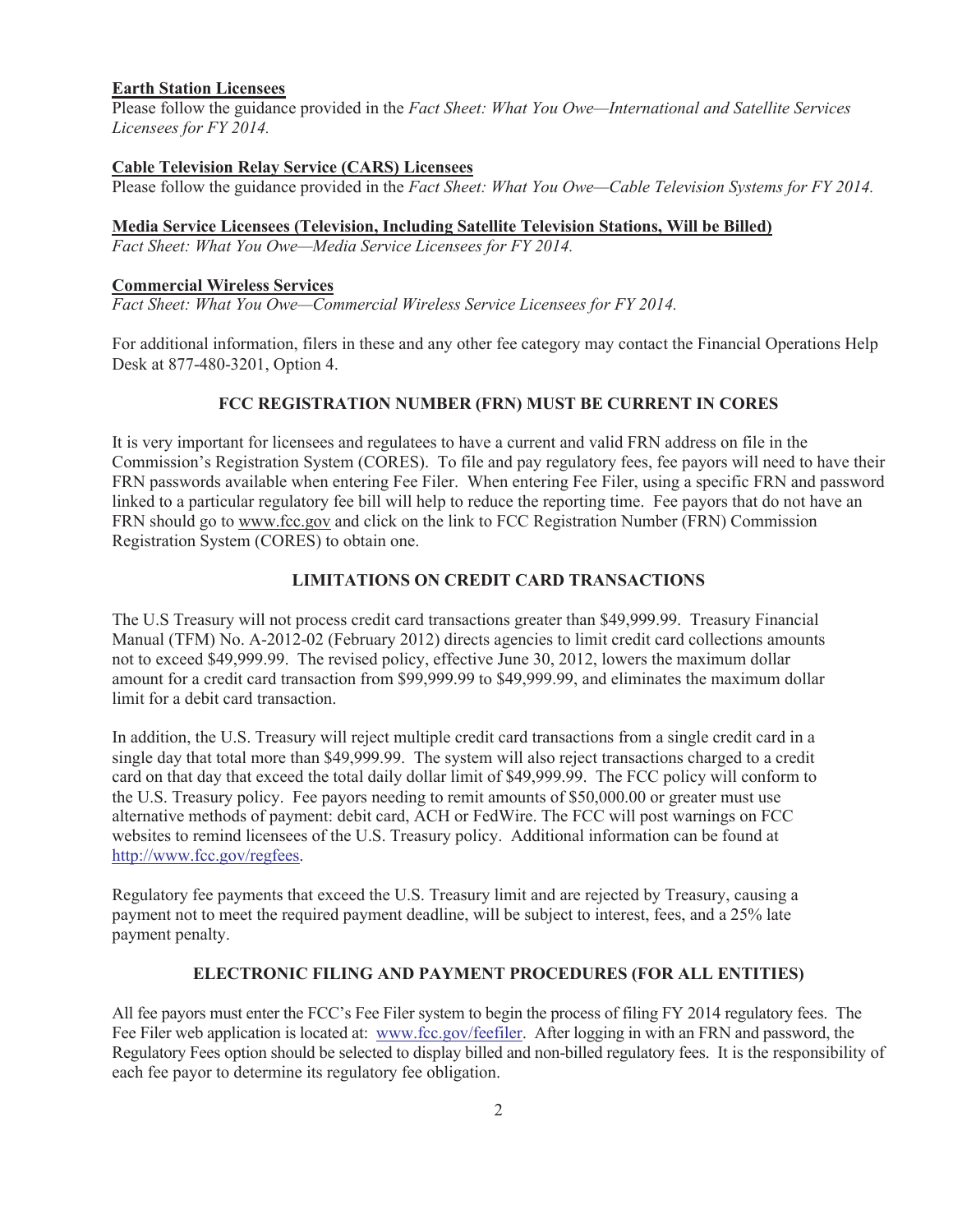Fee Filer displays fee information associated with an FRN. Although the Commission makes every effort to assure the accuracy of the information contained in Fee Filer, the Commission cautions fee payors that any errors in the information contained in Fee Filer do not relieve fee payors of the responsibility to pay all fees correctly. Fee payors may make adjustments, corrections, additions, or deletions to the information contained i Fee Filer, if necessary.

For technical assistance, please contact the Financial Operations Help Desk at (877) 480-3201, Option 4.

### **PAYMENT METHODS**

Licensees and regulatees may pay their regulatory fees by any of the following methods;

- Credit card (online)
- Wire transfer
- ACH (Automated Clearing House) / debit from bank account (online) via Fee Filer

### **Checks, Money Orders, and Cashier's Checks are No Longer Accepted for Payment of Regulatory Fees<sup>2</sup>**

#### **Credit Card** (online)**:**

- The FCC accepts Visa, MasterCard, Discover, and American Express.
- · To pay online by credit card, fee payors must first submit electronic filing information through the FCC's Fee Filer web application, and will then have the option to pay online by choosing the "Pay by Credit Card" option.
- · Limitations on credit card transactions: As noted previously, the U.S. Treasury will reject credit card transactions greater than \$49,999.99 from a single credit card in a single day.

#### **Wire Transfer:**

A wire transfer is a transaction that is initiated through a bank, authorizing the bank to wire funds from an account to the Federal Reserve Bank, NYC (TREAS NYC). All payments made by wire transfer (payable to the Federal Communications Commission) must be supported by a completed Form 159-E remittance voucher, which should be captioned at the top, "Wire Transfer - Regulatory Fee Payment." The Form 159-E will already have the Lockbox number ("979084") pre-printed on the form. This must be FAXed to FCC Government Lockbox – Regulatory Fees (U.S. Bank in St. Louis, Missouri) at (314) 418-4232 at least one hour before the wire transfer on the same business day, so as not to delay crediting the payment. **Please note that most wire transfers initiated after 6:00 p.m. (EDT) will be credited the next business day.** Fee payors should discuss arrangements (including bank closing schedules, and bank wire transaction fees for which the Commission is not responsible) with their bankers several days before they plan to make the wire transfer to allow sufficient time for the transfer to be initiated and completed before the deadline, especially if the wire transfer is an international one. Complete instructions for making wire payments are posted at **http://www.fcc.gov/regfees**.

<sup>&</sup>lt;sup>2</sup> Payors should note that this change will mean that entities that have previously paid both regulatory fees and application fees at the same time by paper check will no longer be able to do so because regulatory fees payments by paper check will no longer be accepted.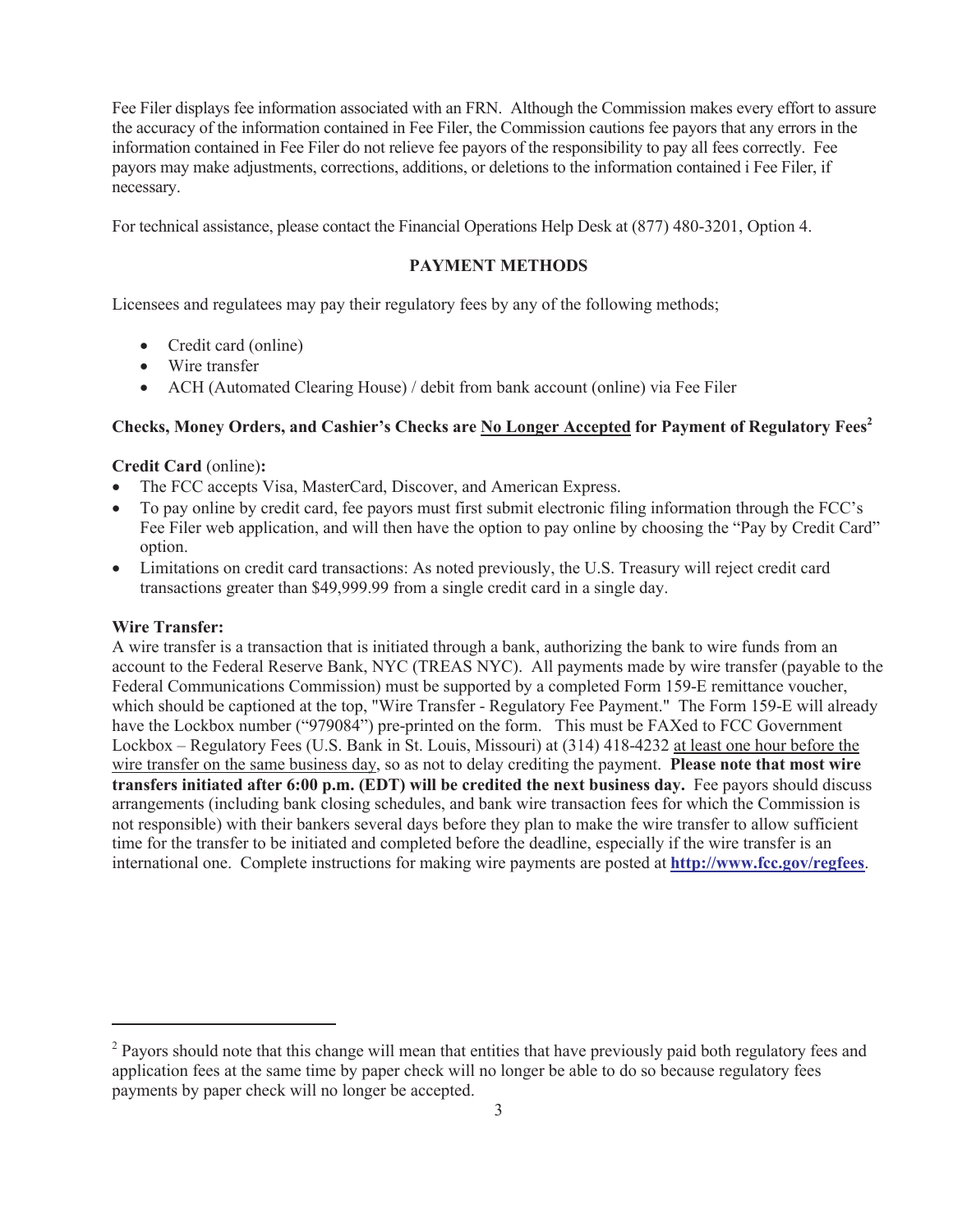When initiating the wire transfer, please provide the bank with the following information to complete the transfer:

> ABA Routing Number: 021030004 Receiving Bank: TREAS NYC 33 Liberty St. New York, NY 10045

# **BNF: FCC/ACCT--27000001**

OBI Field: (Skip one space between each information item)\**"REGULATORY PAY"** PAYER FRN (Exactly as on remittance instrument) PAYER NAME (Exactly as on remittance instrument) Phone: (Daytime Phone #, exactly as on remittance instrument) **VOUCHER NUMBER** (Exactly as on remittance (Form 159-E) instrument)

# **ACH Payments (Debit from Bank Account)**

- · To pay online from a bank account, fee payors must first submit their electronic filing information via the FCC's Fee Filer web application; they will then have the option to pay online by choosing the "Pay from Bank Account" option. **Note: Fee payors are strongly encouraged to contact their financial institutions to confirm that the correct Routing Number for this method of payment is being used. Fee payors should also verify with their bank that their account has authorization to accept ACH transactions.**
- Fee payors may choose to pay by ACH using personal checking, personal savings, business checking, and business savings.
- For purposes of meeting the filing deadline, the FCC will consider payment to be received when account information is successfully accepted. Funds may not clear for up to 2 business days. Fee payors are responsible for obtaining confirmation from their financial institution that payment was successfully debited from the designated account(s).

# **Because CHECKS, MONEY ORDERS, AND CASHIER'S CHECKS are no longer accepted for payment of regulatory fees, a mailing or courier address is not provided.**

# **DE MINIMIS FEE PAYMENT LIABILITY**

Licensees and regulatees whose total FY 2014 regulatory fee liability, including all categories of fees for which payment is due, amounts to less than \$10 are exempt from payment of FY 2014 regulatory fees.

# **OTHER QUESTIONS REGARDING REGULATORY FEES**

The following Fact Sheets and Websites are available at http://www.fcc.gov/regfees to help licensees with their regulatory fee obligations:

*FACT SHEET: WHAT YOU OWE - CABLE TELEVISION SYSTEMS—FY2014*

*FACT SHEET: WHAT YOU OWE - MEDIA SERVICES LICENSEES—FY2014*

*FCC LOOK-UP WEBSITE FOR MEDIA SERVICES LICENSEES OWING FY 2014 REGULATORY FEES* 

*FACT SHEET: WHAT YOU OWE - COMMERCIAL WIRELESS SERVICES—FY201*

*FACT SHEET: WHAT YOU OWE - INTERNATIONAL AND SATELLITE SERVICES LICENSEES—FY2014*

*PUBLIC NOTICE: SUBMARINE CABLE SYSTEMS—FY2014*

*FACT SHEET: WHAT YOU OWE - INTERSTATE TELECOMMUNICATIONS SERVICE PROVIDERS—FY2014*